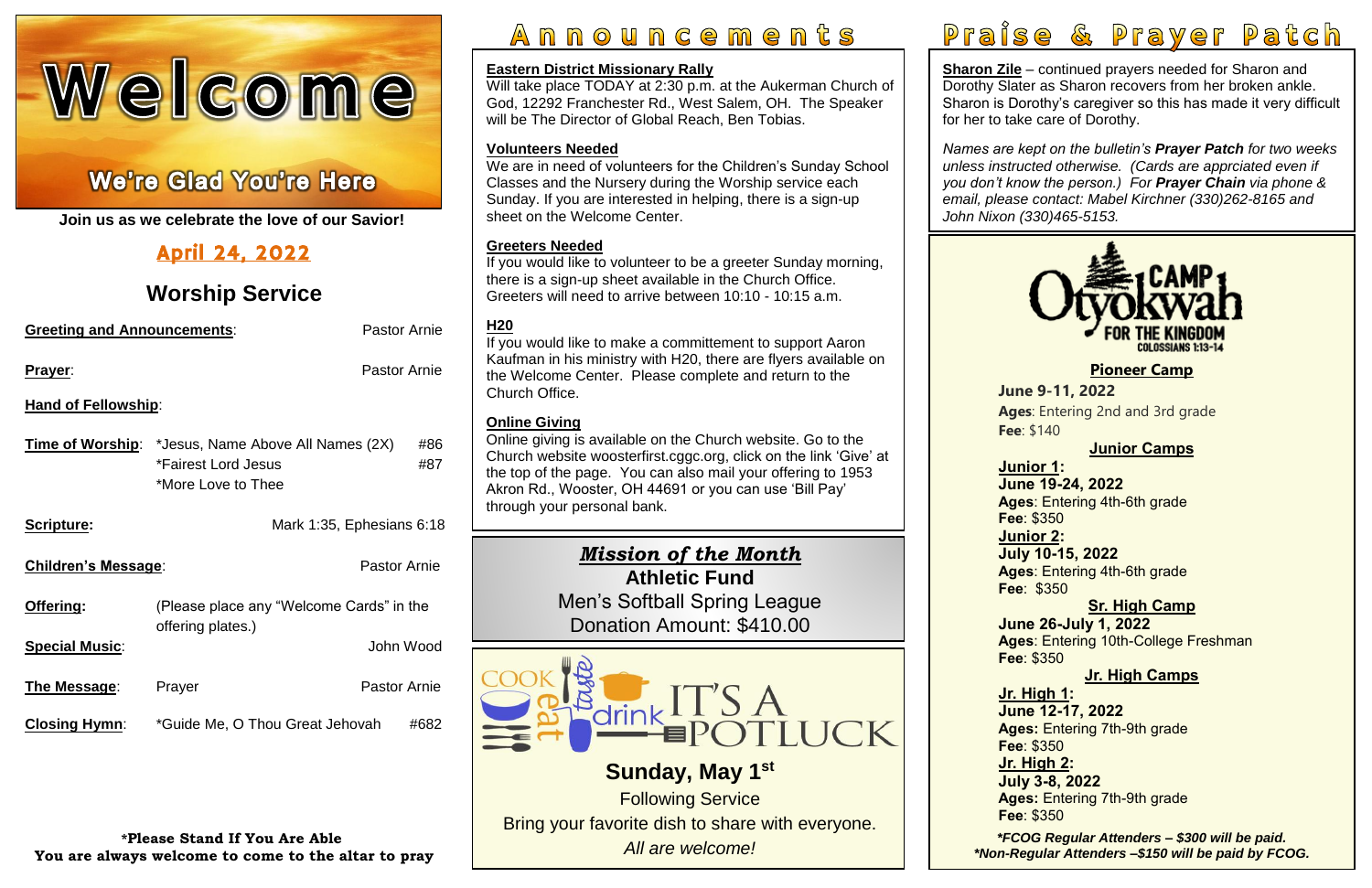# Scripture

### **Mark 1:35 NIV**

**<sup>35</sup>** Very early in the morning, while it was still dark, Jesus got up, left the house and went off to a solitary place, where he prayed.

### **Ephesians 6:18 NIV**

**<sup>18</sup>** And pray in the Spirit on all occasions with all kinds of prayers and requests. With this in mind, be alert and always keep on praying for all the Lord's people.

# Sermon Notes

- **I. The 6 Steps to \_\_\_\_\_\_\_\_\_\_\_\_\_\_\_ to God in Prayer**
	- A. **\_\_\_\_\_\_\_\_\_\_\_\_\_\_\_\_\_** B. **\_\_\_\_\_\_\_\_\_\_\_\_\_\_\_\_\_** C. **\_\_\_\_\_\_\_\_\_\_\_\_\_\_\_\_\_** D. **\_\_\_\_\_\_\_\_\_\_\_\_\_\_\_\_\_** E. **\_\_\_\_\_\_\_\_\_\_\_\_\_\_\_\_\_**
	- F. **\_\_\_\_\_\_\_\_\_\_\_\_\_\_\_\_\_**

- **II. We are to be in \_\_\_\_\_\_\_\_\_\_\_\_\_\_\_ Prayer**
- **III. We are to be \_\_\_\_\_\_\_\_\_\_\_\_\_\_\_ in Prayer**
- **IV. We are to remember that Prayer is for**

|   |     |  |  |  |  | P R A Y Y B S L E F X E B P H |  |     |         |  |
|---|-----|--|--|--|--|-------------------------------|--|-----|---------|--|
| U |     |  |  |  |  | K I N G D O M L T S P D Q A   |  |     |         |  |
|   |     |  |  |  |  | A Y Z A U B Q Q S E E E R X L |  |     |         |  |
|   |     |  |  |  |  | U Q B S B U R W F Z A A E G L |  |     |         |  |
|   |     |  |  |  |  | ORRKPUJIURZDCK                |  |     | $\circ$ |  |
|   |     |  |  |  |  | ONEOLFNPIPIAQHW               |  |     |         |  |
|   |     |  |  |  |  | T A A P X A A F V I X E M     |  |     | M E     |  |
|   |     |  |  |  |  | EMDEDMFTWTFSN                 |  | U   | D       |  |
|   |     |  |  |  |  | MECNHRDOHNLFB                 |  | D W |         |  |
|   | P P |  |  |  |  | KKRNEGRESMYYU                 |  |     |         |  |
|   |     |  |  |  |  | A V N I I Q I C C G R T C D Y |  |     |         |  |
|   |     |  |  |  |  | T N O F U N J C E S I N S A O |  |     |         |  |
| I |     |  |  |  |  | J C W D K S D G I J V Q I A   |  |     |         |  |
|   |     |  |  |  |  | O Q K I F B E K P I V J E L A |  |     |         |  |
|   |     |  |  |  |  | N M M W N M J J P V W E M Y P |  |     |         |  |
|   |     |  |  |  |  |                               |  |     |         |  |

| <b>FIND</b>     | <b>PRAY</b>    | <b>OPEN</b>     | <b>TEMPATION</b> | <b>FRIEND</b>  |  |
|-----------------|----------------|-----------------|------------------|----------------|--|
| <b>SEEK</b>     | <b>FATHER</b>  | <b>NAME</b>     | <b>KNOCK</b>     | <b>RECEIVE</b> |  |
| <b>MIDNIGHT</b> | DAILY          | <b>TEACH</b>    | LEAD             | <b>BREAD</b>   |  |
| SINS            | <b>KINGDOM</b> | <b>HALLOWED</b> | FORGIVE          | ASK            |  |
|                 |                |                 |                  |                |  |

**\_\_\_\_\_\_\_\_\_\_\_\_\_\_\_\_\_\_**

# Week at a Glance

| <b>TODAY:</b>     | 8:00a.m.<br>$9:15$ a.m.<br>$9:45$ a.m.<br>$10:30$ a.m.<br>2:30 p.m. | <b>Bible Study</b><br><b>Sunday School</b><br>Fellowship<br>Worship<br><b>EDMR</b> |
|-------------------|---------------------------------------------------------------------|------------------------------------------------------------------------------------|
| <b>TUES 26th:</b> | 4:30 p.m.                                                           | <b>TOPS</b>                                                                        |
| <b>WED 27th:</b>  | $9:15$ a.m.                                                         | <b>Women's Bible Study</b>                                                         |
| <b>THUR 28th:</b> | 8:30a.m.<br>10:30 a.m.                                              | Line Dancing Class<br>Al-Anon                                                      |

Attendance Last Sunday **175** Offering Last Sunday **\$3,045.00**



# Ministerial Staff

**Senior Pastor: Arnie Kaufman** Home Phone: (330) 264-6388 E-mail: [pastor@woosterfirst.cggc.org](mailto:pastor@woosterfirst.cggc.org)

Office Hours: 9:00 a.m. – 1:00 p.m., Monday - Friday

### **Secretary: Amanda McVay-White**

Church Phone: (330) 262-3691 E-Mail: info@woosterfirst.cggc.org Office Hours: 7:30 a.m. – 12:30 p.m., Monday - Thursday **Contact Us At …** 1953 Akron Road Wooster, OH 44691 Web: [www.woosterfirst.cggc.org](http://www.woosterfirst.cggc.org/) E-mail: info@woosterfirst.cggc.org Phone: (330) 262-3691 Facebook: First Church of God



YouTube QR Code

Copyright © Sermons 4 Kids, Inc. . All Rights Reserved . www.sermons4kids.com